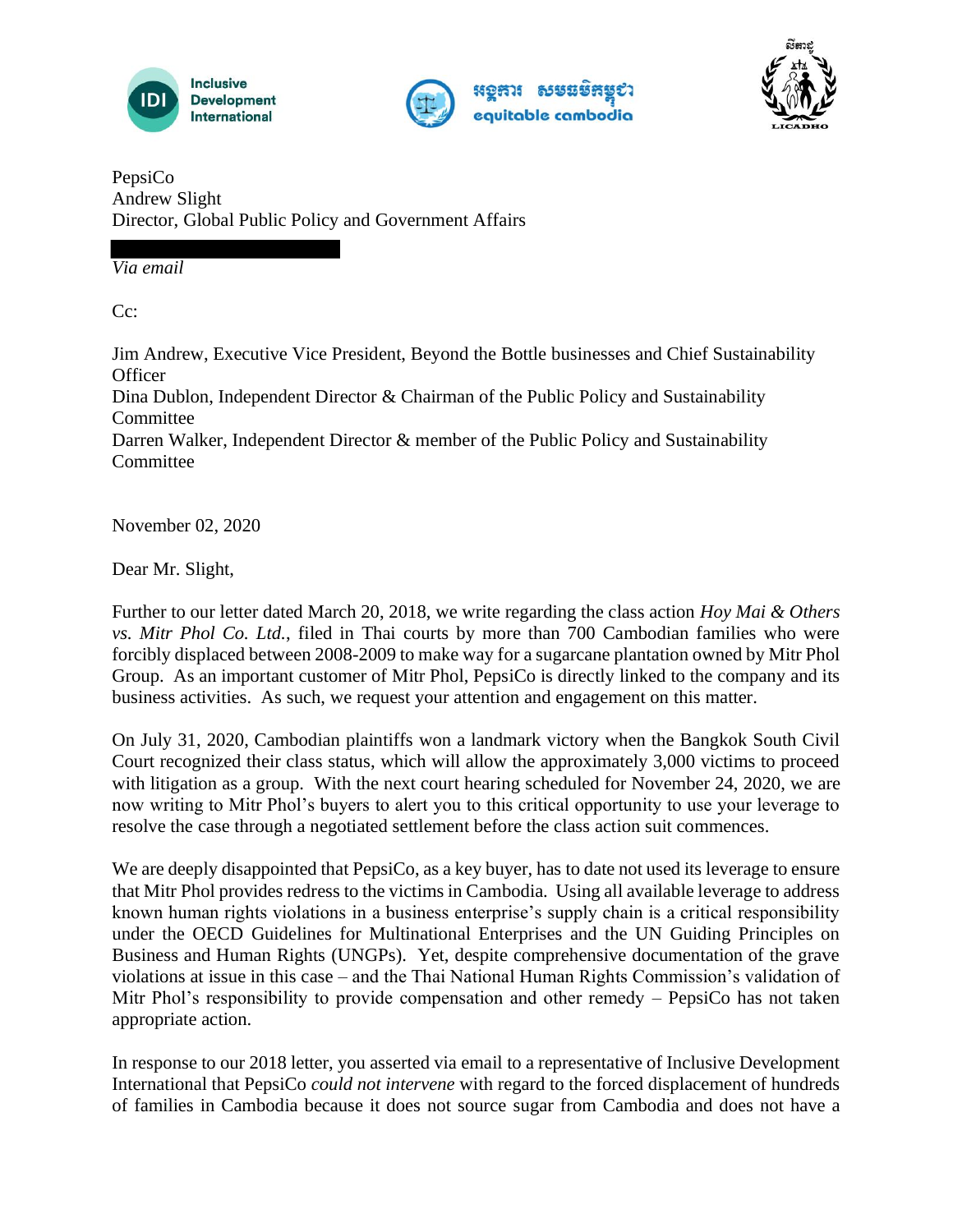relationship with Mitr Phol in Cambodia. This position is inconsistent with the OECD Guidelines and the UNGPs. Both standards expect that when an enterprise is directly linked to human rights violations through a business relationship with an entity causing the adverse impacts, it will use its leverage to influence that entity to prevent or mitigate them.<sup>1</sup> The OECD-FAO Guidance for Responsible Agricultural Supply Chains gives an illustrative example, explaining that if enterprises "may be sourcing from or linked to any business partner violating legitimate tenure rights, they should work with them on corrective action and, to the extent possible, terminate the business relationship if no remedial action is taken."<sup>2</sup>

There is ample evidence of Mitr Phol's role in the forced displacement and other abuses at issue in this case, yet we are not aware of any evidence that PepsiCo attempted to influence Mitr Phol to prevent or mitigate the adverse impacts of the company's activities in Cambodia, or to redress the harms after the fact. This failure to use its leverage is especially notable given PepsiCo's "zero tolerance" policy for "land displacements of any legitimate land tenure holders" and recognition that "PepsiCo has a responsibility to address" such situations when they occur.<sup>3</sup>

The assertion that PepsiCo does not source sugar from Mitr Phol in Cambodia is a misconceived attempt to sidestep these responsibilities. In fact, *no one* now sources Cambodian sugar from Mitr Phol: the company cancelled its concession agreements and closed its Cambodian plantations in 2015. However, prior to its exit, Mitr Phol trucked sugarcane from its Cambodian plantations to its mills in Thailand. Therefore, if PepsiCo was sourcing sugar from Mitr Phol in Thailand between 2009-2014, it likely purchased sugar grown on the plantations from which the Cambodian plaintiffs were forcibly displaced.

Moreover, regardless of whether PepsiCo purchased sugar grown in Cambodia specifically, it has a responsibility to use its leverage with Mitr Phol. The fact that Mitr Phol has left Cambodia does not absolve it of its responsibility to remedy the grave violations committed. The Thai National Human Rights Commission agreed, finding that the company has an ongoing responsibility to provide compensation and other remedies for the losses and human rights impacts suffered as a direct result of its previous business activities in Cambodia. Similarly, Mitr Phol's exit from Cambodia does not terminate the responsibility of Mitr Phol's buyers to use their maximum leverage, including their collective leverage, to influence Mitr Phol to remedy its adverse human rights impacts.

As a member of Bonsucro, PepsiCo is likely aware that our organizations filed a complaint with the UK National Contact Point for the OECD Guidelines for Multinational Enterprises against Bonsucro for, among other things, failing to use its leverage with Mitr Phol to bring about remedy for the Cambodian families. The UK National Contact Point found the complaint admissible,

<sup>&</sup>lt;sup>1</sup> OECD Guidelines on Multinational Enterprises, 2011, http://www.oecd.org/daf/inv/mne/48004323.pdf; Guiding Principles on Business and Human Rights: Implementing the United Nations "Protect, Respect and Remedy" Framework, United Nations Human Rights Council, 17th Session, A/HRC/17/31, 21 March 2011, https://www.ohchr.org/documents/publications/guidingprinciplesbusinesshr en.pdf.

<sup>2</sup> OECD-FAO Guidance for Responsible Agricultural Supply Chains, 2016, https://www.oecdilibrary.org/docserver/9789264251052-

en.pdf?expires=1598051255&id=id&accname=guest&checksum=2A00F5C6BF367570C01B37EF9E277D62. <sup>3</sup> PepsiCo Land Policy, March 18, 2014, https://www.pepsico.com/docs/album/esg-topicspolicies/pepsico land policy.pdf?sfvrsn=fce24e93 8.